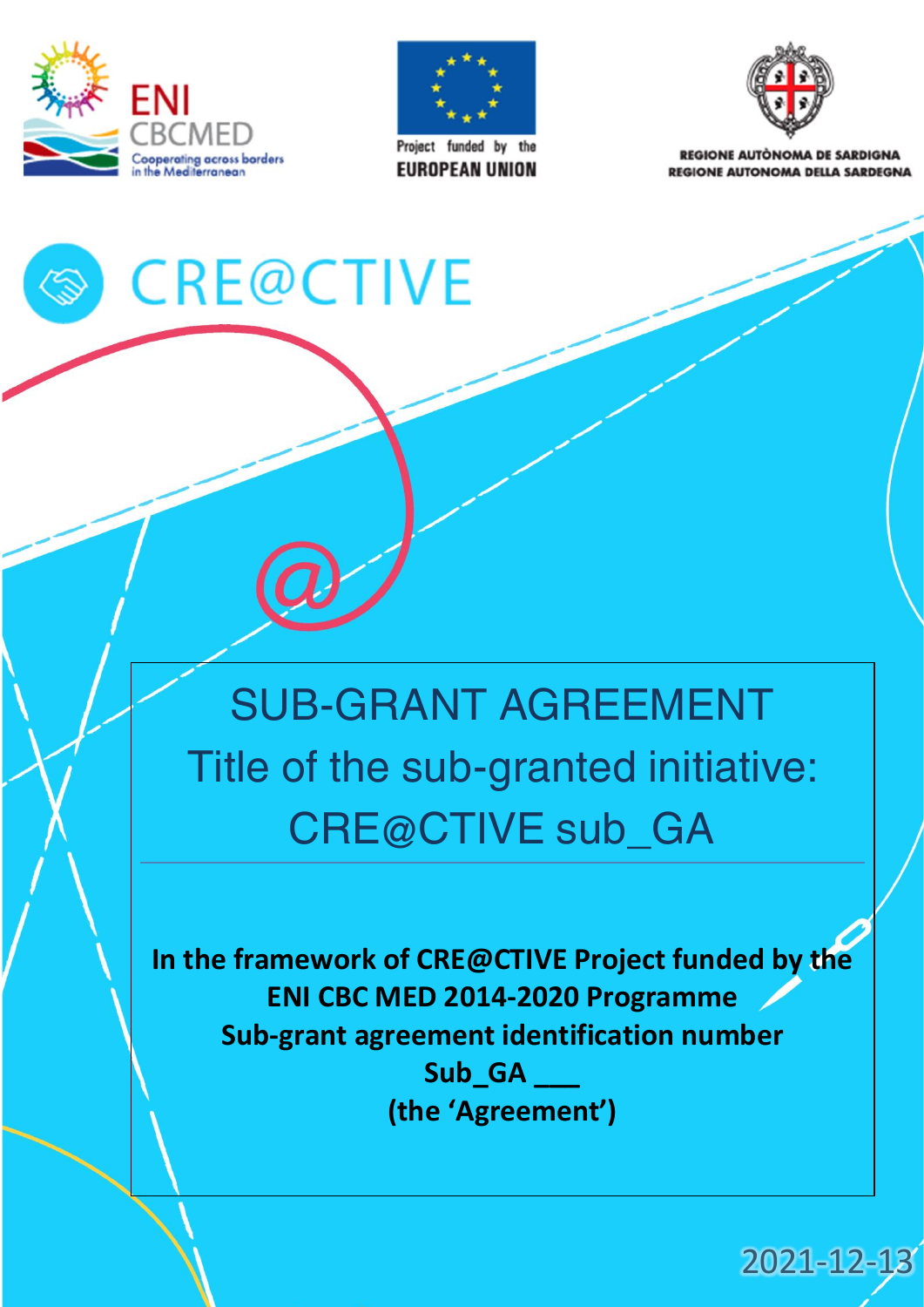





*<name of the sub\_granter entity>*, (the sub\_granter)

 $\circ$ 

and

*<name of the L@B manager>*, (the L@B Manager)

of the one part,

and

<Full official name as mentioned in the LEF>

[<Legal status (organisation)>] [<title (individual)>]

[<Organisation official registration number>] [<Passport or ID number >]

<Full official address>

**[**VAT number, for VAT registered beneficiaries**]**,

hereinafter the 'beneficiary

and

<Full official name as mentioned in the LEF of any co-beneficiary(ies)>

[<Legal status (organisation)>] [<title (individual)>]

[<Organisation official registration number>] [<Passport or ID number >]

<Full official address>

[VAT number, for VAT registered beneficiaries]

who have mandated the signature of the agreement to the coordinator<sup>1</sup>, collectively referred to as 'co-beneficiary(ies)' ]

of the other part,

1

<sup>&</sup>lt;sup>1</sup> Model mandate provided in sub-grant application form.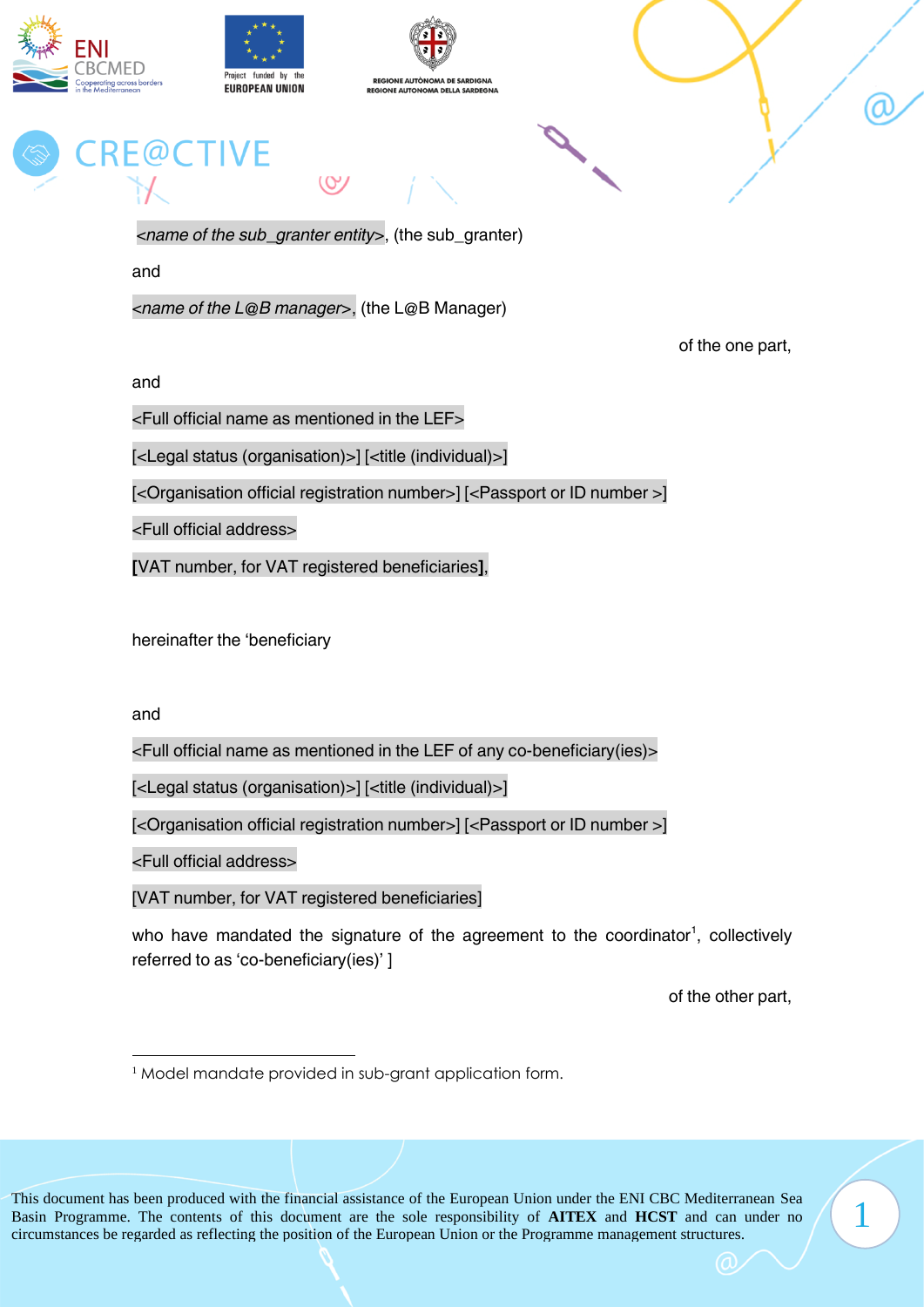

have agreed as follows:

#### **Article 1 — Purpose**

- 1.1 The purpose of this agreement is the award of a sub-grant by the sub\_granter entity to fund the implementation of the sub-grant entitled: <title of the sub-grant > (the 'sub-grant).
- 1.2 The beneficiary and co-beneficiary shall be awarded the sub-grant on the terms and conditions set out in this agreement, which the beneficiary and co-beneficiary hereby declares it has noted and accepted.
- 1.3 The beneficiary and co-beneficiary accepts the sub-grant and undertakes to be responsible for carrying out the action.
- 1.4 The language of this agreement is English. In case of translation into another language, the English version prevails

#### **Article 2 — Implementation period of the action**

- 2.1 This agreement shall enter into force on the date when the last party signs.
- 2.2 Implementation of the sub-grant shall begin on:

From 1st of June 2022

- 2.3 The implementation period of the sub-grant, as laid down in the Guidelines of the call, is 7 months.
- 2.4 The execution period of this agreement shall end when the payment of the balance is made by the sub\_granter entity and, in any event, at the latest 6 months after the end of the implementation period as stipulated in Article 2.3.

#### **Article 3 — Budget of the sub-grant**

3.1 The total eligible costs are estimated at EUR 12.000 $\varepsilon$ , as set out in Budget Break down.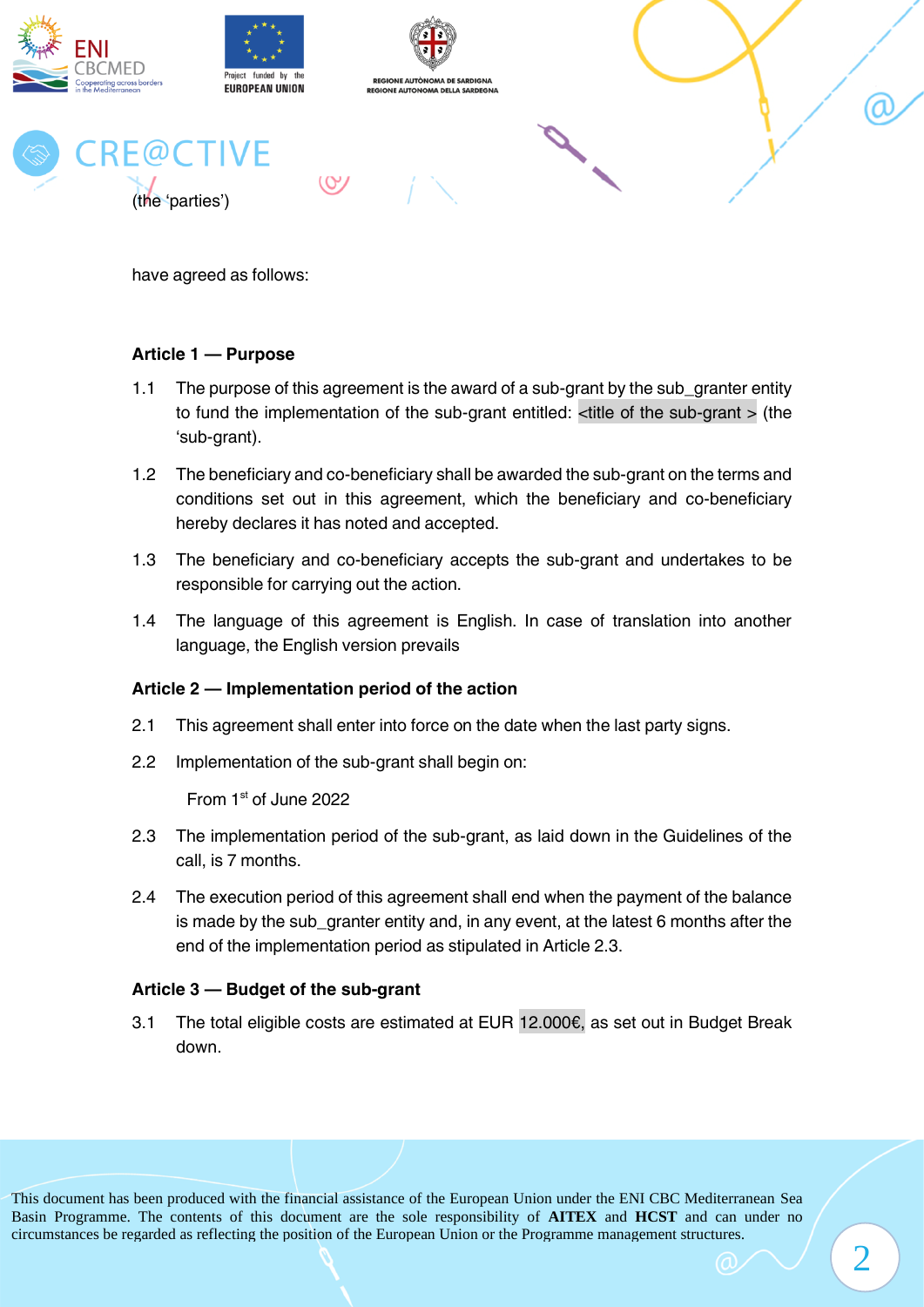





- 3.2 The sub granter entity undertakes to fund a maximum amount of EUR 12.000.
- 3.3 A maximum of 7% of the final amount of direct eligible costs may be claimed as indirect costs.

#### **Article 4 — Reporting and payment arrangements**

- 4.1 The sub-grant beneficiary and co-beneficiary shall submit several reports following the scheme described below and following the format provided by the sub\_granter and L@B Manager entities. Reporting to be delivered under CRE@CTIVE will be:
	- Mid-term report:

A technical report showing the correct execution of the project including the outputs obtained covering the 1<sup>st</sup> execution period from M1 to M3 to be delivered maximum on the day 15th of M4.

- Final report:
	- o Final report and related documentation and any other agreed output/milestone indicated in the Annex I Application Form covering the 2<sup>nd</sup> execution period from M4 to M7.
	- o A financial statement detailing the actual expenses according to the following categories covering the whole project (from M1 to M7):
		- Personnel costs
		- Travel & subsistence costs
		- **Material costs**
		- Subcontracting costs
		- Indirect costs (7%)
	- o Both documents must be delivered maximum on the day 15th M8.
	- o The sub-grant beneficiary and co-beneficiary have the responsibility of carrying out an expenditure verification at the end of the sub\_grant execution with an auditor managed by CRE@CTIVE partnership.
- In case of changes to the timing or scope of outputs or budgetary shifts, the beneficiary and co-beneficiary shall provide the sub granter and the L@B Manager entities with the rationale for the adaptations and the impact on the project planning and budget until the end of the project.
- 4.2 Payments to beneficiary and co-beneficiary shall be made as follows:
	- Initial pre-financing payment: EUR 3.600 (corresponding to 30%) at the latest 30 days after the enter into force of this agreement.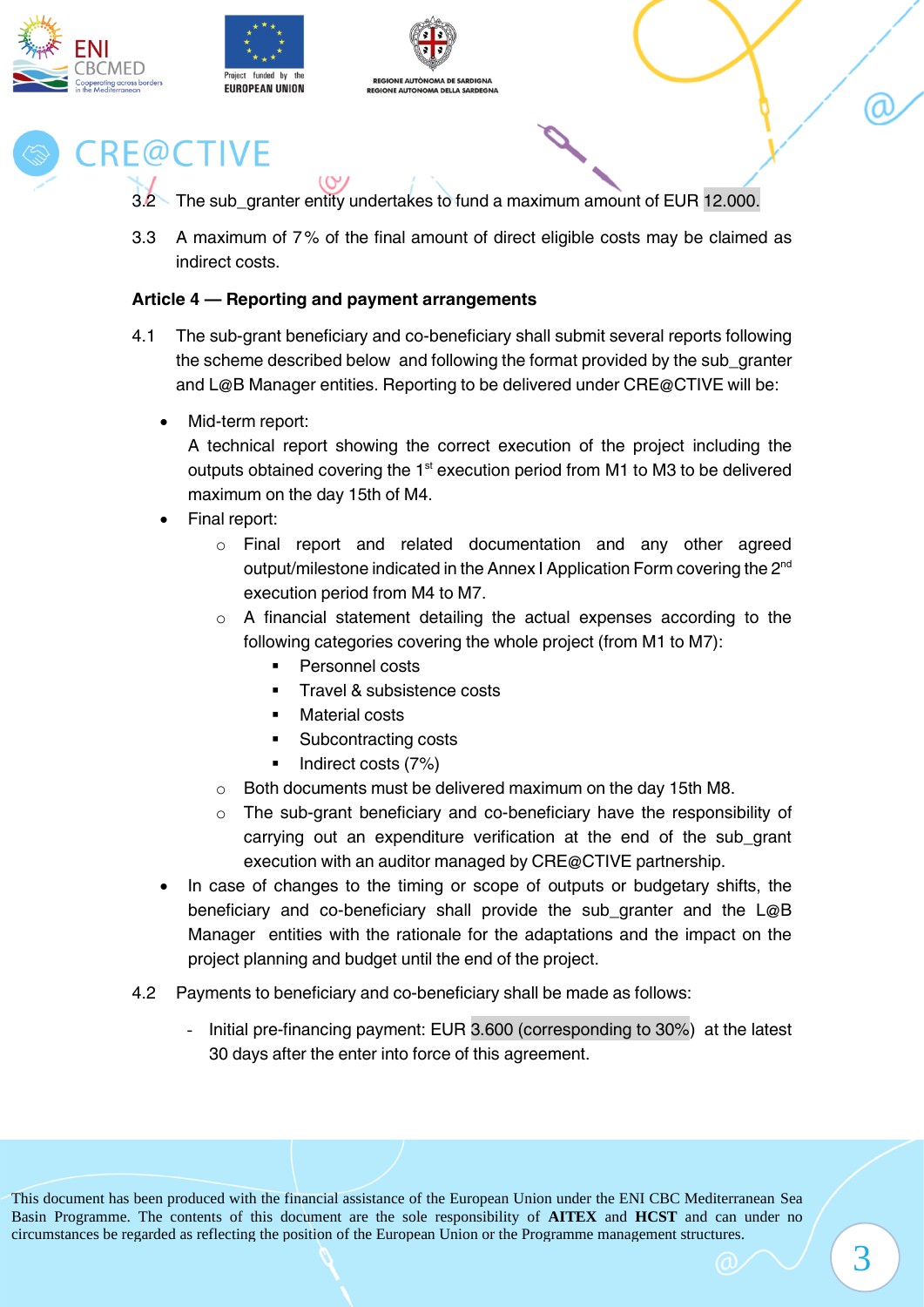



 $(0)$ 



# **RE@CTIVE**

- After the mid-evaluation: EUR 4.800 (corresponding to 40%) is paid out after successful attainment of mid-goals, required reports and project documentation (according to sub\_grant agreement)
- Balance of the amount of the grant upon acceptance of the final report by the sub granter and L@B Manager. The amount of the balance payment shall be determined by applying the following conditions:
	- o lf all is well, and the evaluation outcome is positive, the beneficiary/co-beneficiary are granted the remaining grant amount depending on the financial and technical reporting for the work in the previous months.
	- o lf the evaluation outcome is negative; a hearing is organised to ascertain the issues at hand. The hearing committee consists of three members of the L@B space. lf the outcome of that hearing is favourable; the project beneficiary/co-beneficiary are granted the remaining grant amount depending on the financial and technical reporting for the work in the previous months. lf the outcome of the hearing is negative; 30 days will be given to correct the unfavourable evaluation. After these days, if the correct is not given, the funding can be partially reduced or totally declined.
	- $\circ$  If an expense is not financially or technically reported properly, the project could be rejected or reduced. If personnel costs are not technically reported properly (outputs/milestones not approved), a reduction or rejection of personnel costs will be applied according to the workplan established in the Application Form.
	- Delays in submission of reports, deliverables, etc will imply delays in the payments.
	- Costs shall be reported in Euro. Beneficiaries with accounts in currencies other than the Euro shall report costs by using, either the conversion rate published by the European Central rate Bank that would have applied on the date that the actual costs were incurred, or its applicable on the first day of the month following the end of the reporting period. Beneficiaries with accounts in Euro shall convert costs incurred in other currencies according to their usual accounting practice.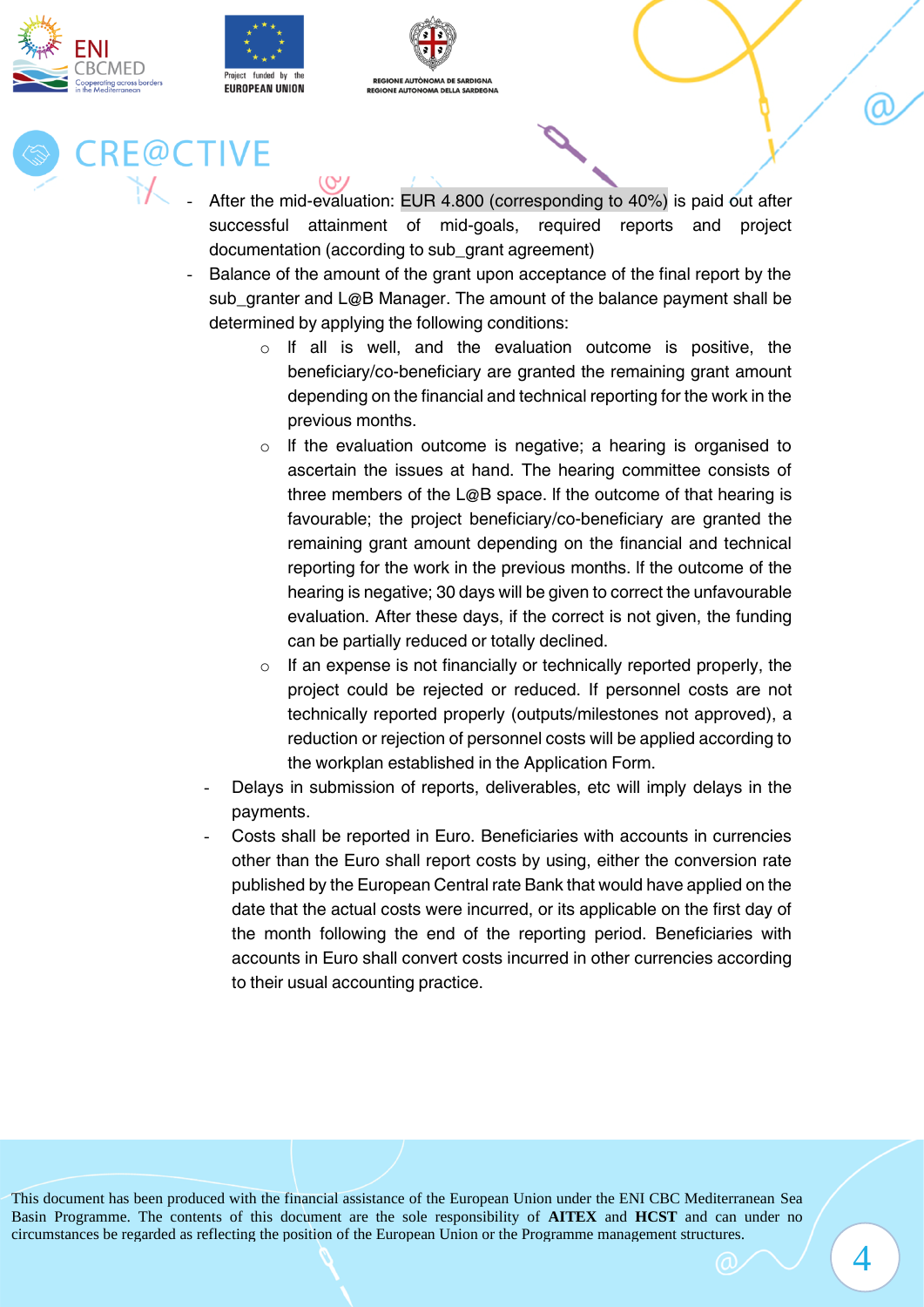





#### **Article 5 - General obligations and liabilities**

- 5.1 The sub-grant beneficiary shall implement the action with the requisite case, efficiency, transparency and diligence, in line with the principles of sound financial management.
- 5.2 The beneficiary shall act in partnership with other bodies identified in the Annex I Application Form . These partners take part in the implementation of the action and their costs are eligible in the same way as those incurred by the beneficiary.
- 5.3 The sub-grant beneficiary shall be accountable to the sub\_granter entity for the implementation of the action.
- 5.4 Neither the sub\_granter entity nor the Managing authority of the programme can any under circumstances whatsoever be held liable for any damage or injury as a consequence of the action. The sole liability towards third parties shall be assumed by the sub-grant beneficiary.

#### **Article 6 – Roles and responsibilities**

#### **6.1 Beneficiary role and responsabilities**

The sub-grant beneficiary shall:

- a. Monitor that the action is implemented in accordance with the sub\_grant agreement;
- b. Ensure coordination with co-beneficiary and be the intermediary of all communication with the sub granter and L@B Manager entities;
- c. be responsible for supplying all documents and information required either by the sub granter, L@B Manager or by the Managing Authority;
- d. inform the sub\_granter entity of any event likely to affect or delay the implementation of the action;
- e. inform the sub\_granter entity about any relevant legal, financial, technical organisational or ownership change;
- f. be responsible to provide all the necessary documents in case of audits, checks, monitoring visits or evaluations by competent bodies, as stipulated in article 10;
- g. to promote and inform about the sound financial management of the funds allocated to the project, including the respect of the rules which guarantee the recovering of amounts unduly paid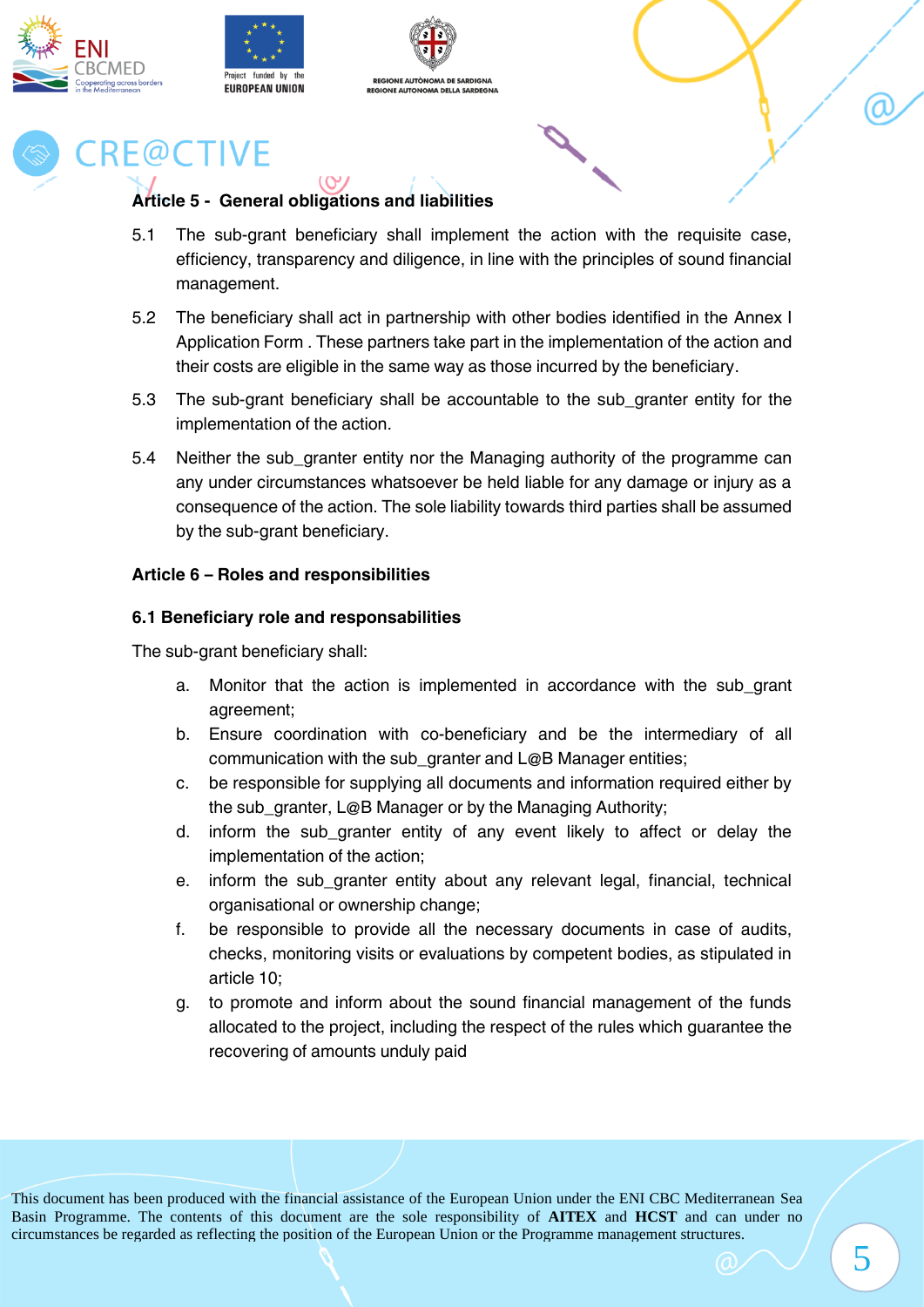





- to check that the expenditures included in the project accounts have been made for the purposes of implementing the project and correspond to the activities included in the approved and agreed budget with co-beneficiary,
- i. to check that the expenditures included in the project accounts have been incurred during the Project implementation period,
- j. to prepare and submit to the L@B Manager and sub\_granter the mid-term report and final report concerning the technical and financial implementation of the project,
- k. to regularly communicate with the L@B Manager and sub\_granter on relevant news and issues and timely report to it, especially in case of problems and delays in the implementation of the project, modifications of the budget, activities or co-beneficiary,
- l. to do the expenditure verification at the end of the sub\_grant execution with an auditor managed by CRE@CTIVE partnership

#### **6.2 Co-beneficiary role and responsabilities**

 $(Q)$ 

The co-beneficiary is responsible for carrying out the activities described in Annex 1: Application Form in close cooperation with the beneficiary and it commits itself to deliver the Project expected results.The co-beneficiary commit themself to accept the technical, administrative and financial coordination of the Beneficiary in order to allow the latter to fulfill entirely its obligations to the sub\_granter and L@B Manager as set out in this sub\_grant agreement and its annexes.

More specifically, the co-beneficiary is obliged to:

- a. implement its part of the project according to the description of the Project in the Annex 1:Application Form and the requirements set in this sub\_grant agreement.
- b. provide the Beneficiary with all the information and documents required for the coordination and regular monitoring of the technical and financial progress of the project, respecting the deadlines established by the Beneficiary,
- c. provide the Beneficiary with all the information and documents required for the preparation of mid-term report and final reports concerning the part of the project under its responsibility, respecting the deadlines established by the Beneficiary,
- d. keep separate accounts or use an appropriate accounting and double-entry book-keeping system through which expenditures and receipts relating to the project are easily identifiable and verifiable,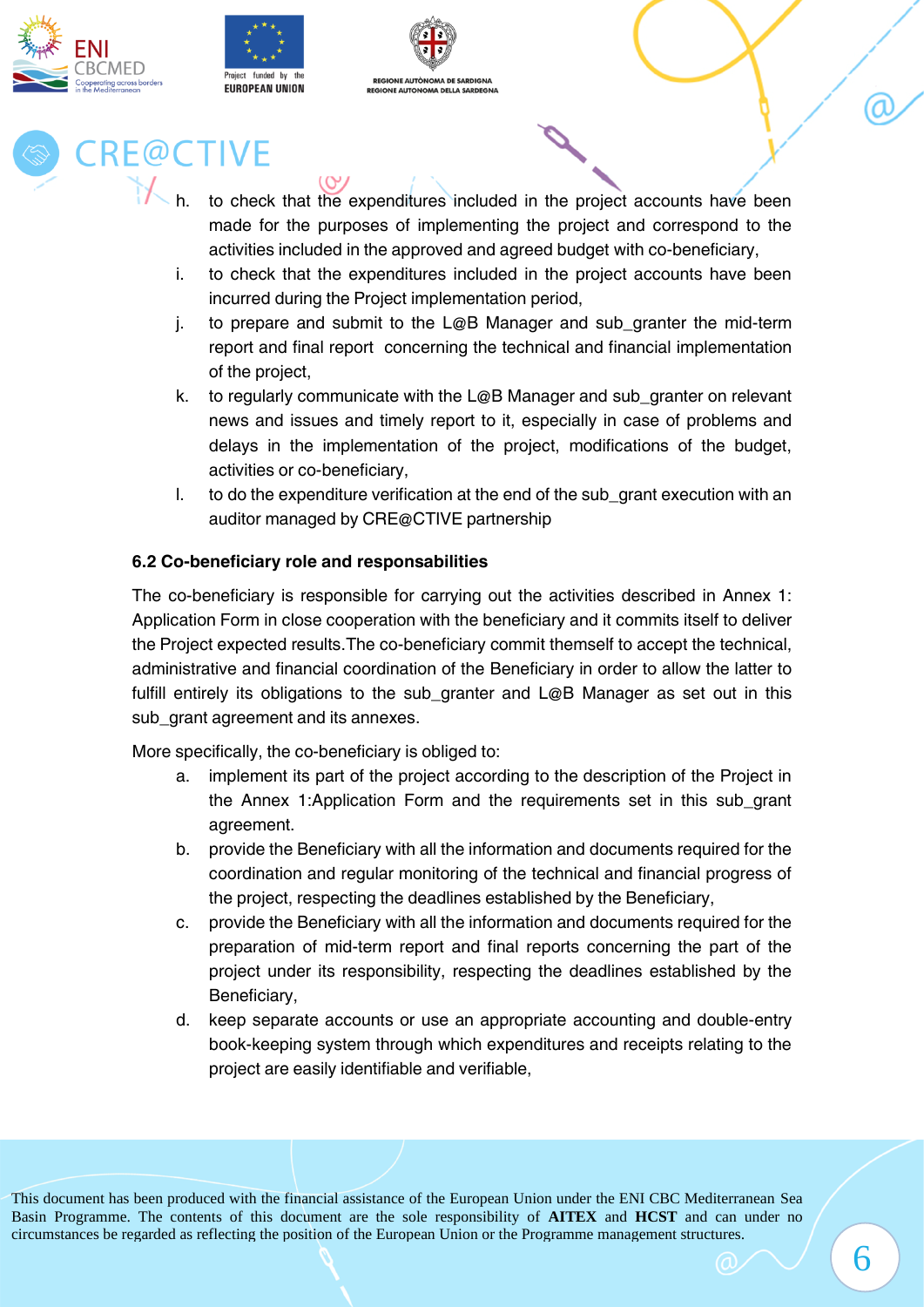





- ensure that the expenditures have been incurred for the purpose of implementing the project and correspond to the activities agreed by the cobeneficiary as described in the Annex 1: Application Form,
- f. ensure that the expenditures included in the Project accounts have incurred during the project implementation period
- g. guarantee the sound financial management of the funds allocated to the part of the project implemented under its responsibility, including the commitment to recover the amounts unduly paid
- h. timely submit to the Beneficiary the expenditure implemented under its own responsibility,
- i. to do the expenditure verification at the end of the sub\_grant execution with an auditor managed by CRE@CTIVE partnership and timely submit to the Beneficiary.

#### **Article 7 – Amendment of the sub-grant agreement**

 $\overline{O}$ 

- 7.1 This agreement and its annexes may be modified during the implementation period. Any amendment shall be set out in writing in an addendum.
- 7.2 The amendment may not have the purpose or the effect of making changes that would call into question the sub-grant award decision or be contrary to equal treatment.
- 7.3 Change of name, address, bank account, legal form or legal representative may be communicated and are not considered as amendments to the agreement and need no addendum.
- 7.4 The request of the amendments shall be submitted at least 30 days before the date on which the amendment should enter into force, unless there are special circumstance duly substantiated and accepted by the sub\_granter entity.

#### **Article 8 – Termination of the agreement**

- 8.1 The sub\_granter entity may terminate this agreement without any financial indemnity towards its parts when:
	- a. the sub-grant beneficiary or co-beneficiary fails, without justification, to fulfil any substantial obligation set by this agreement and, after being given notice to comply with those obligations, still fails to do so or to furnish satisfactory explanation within 30 days of receipt of the notice;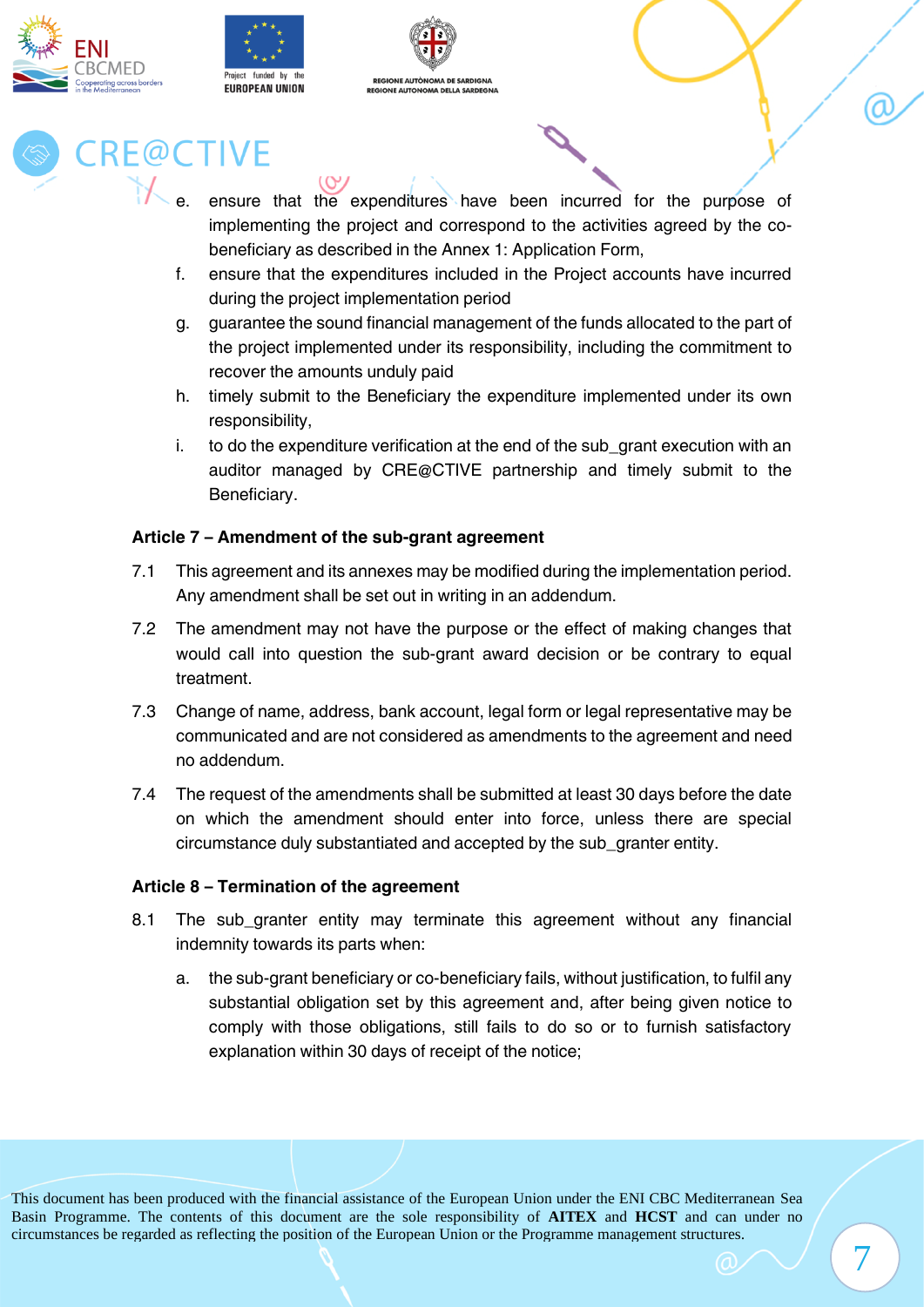





- the sub-grant beneficiary or co-beneficiary and, in case of legal entities, persons who have powers of representation, decision-making or control fall under the any of the situations of exclusion, according to article 52.2.vi of the ENI CBC Implementing Rules<sup>2</sup>;
- c. a change in the legal, financial, technical, organisational situation or ownership of the sub-grant beneficiary or co-beneficiary substantially affects the implementation of the action or calls into question the decision awarding the sub-grant;
- d. the sub-grant beneficiary or co-beneficiary has not fulfilled obligations relating the payment of social security contribution of the payment of taxes, or any other substantial obligation set by the legal provisions of the country in which it is established;
- e. the sub\_granter entity or the Managing Authority have evidence that the subgrant beneficiary or co-beneficiary or any related entity or person, have committed substantial errors, fraud or corruption in the implementation of the action, including conflict of interest.
- f. In case the beneficiary or co-beneficiary does not fulfill the threshold of minimis established in the EC Recommendation n.2003/361/CE of 6 May 2003 (EUR-Lex - 32003H0361 - ES - EUR-Lex (europa.eu))
- 8.2 In duly justified cases, the participation of the co-beneficiary may also be terminated by the beneficiary. To this purpose, the beneficiary shall communicate to the sub\_granter entity and L@B Manager the reasons for the termination and the date on which it shall take effect, as well as the reallocation of tasks or its possible replacement. If the sub\_granter entity agrees, the agreement shall be amended accordingly.
- 8.3 The payment obligations by the sub\_grant entity shall end 7 months after the implementation period.

#### **Article 9 – Eligible costs**

9.1 Eligible costs are actual costs incurred and paid by the sub-grant beneficiary and co-beneficiary which are compliant with the programme rules and meet the following criteria:

8

<sup>2</sup> EC Regulation 897/2014

This document has been produced with the financial assistance of the European Union under the ENI CBC Mediterranean Sea Basin Programme. The contents of this document are the sole responsibility of **AITEX** and **HCST** and can under no circumstances be regarded as reflecting the position of the European Union or the Programme management structures.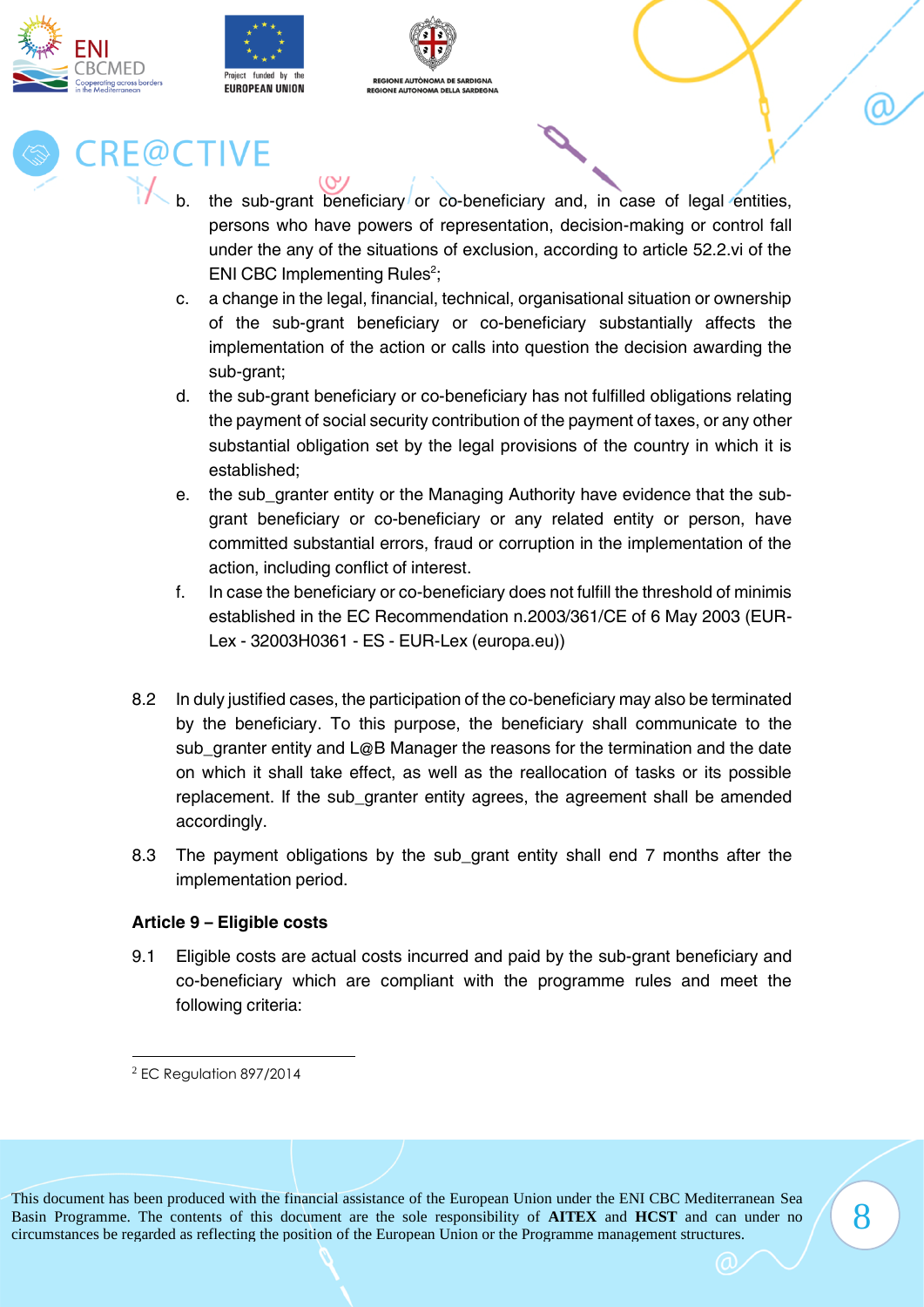





- they are incurred during the implementation of the action and paid before the submission of the final report;
- b. they are indicated in the budget for the action;
- c. they are necessary for the implementation of the action;
- d. they are identifiable and verifiable, in particular being recorded in the accounting record of the sub-grant beneficiary and co-beneficiary;
- e. they comply with the requirements of applicable tax and social legislation;
- f. they are reasonable, justified and comply with the requirement of sound financial management, in particular regarding economy and efficiency;
- g. they are supported by adequate proving documents;
- 9.2 Only the costs related to the cost categories identified in the budget are eligible. Duties, taxes and charges, including VAT are not eligible in CBC partner countries. VAT is eligible in EU Member States when it is non-recoverable.
- 9.3 If the implementation of the action requires procurement of services, goods or works, they shall comply with the instructions on procurement set by the Programme.

#### **Article 10 – Accounting system and checks**

- 10.1 The sub-grant beneficiary and co-beneficiary shall keep accurate and regular accounts of the implementation of the action by using an appropriate accounting and double-entry book-keeping system.
- 10.2 The accounting shall enable income and expenditure relating to the project to be easily traced, identified and verified.
- 10.3 The sub-grant beneficiary and co-beneficiary shall ensure that the financial report can be easily reconciled with the underlying accounting.
- 10.4 The sub\_granter entity and any other competent body according to its sub\_grant agreement reserves the right to check the conformity for the action's funds with the programme rules and the provision in this agreement. For that purpose, the subgrant beneficiary and co-beneficiary shall take all measures to facilitate its work and give access to any premises, documents and information requested.

#### **Article 11 – Record and document keeping**

11.1 The sub-grant beneficiary and co-beneficiary shall keep records, accounting and supporting documents related to this agreement for five years following the payment of the balance for the programme, that is, until at least  $31<sup>st</sup>$  December 2029. The

This document has been produced with the financial assistance of the European Union under the ENI CBC Mediterranean Sea Basin Programme. The contents of this document are the sole responsibility of **AITEX** and **HCST** and can under no circumstances be regarded as reflecting the position of the European Union or the Programme management structures.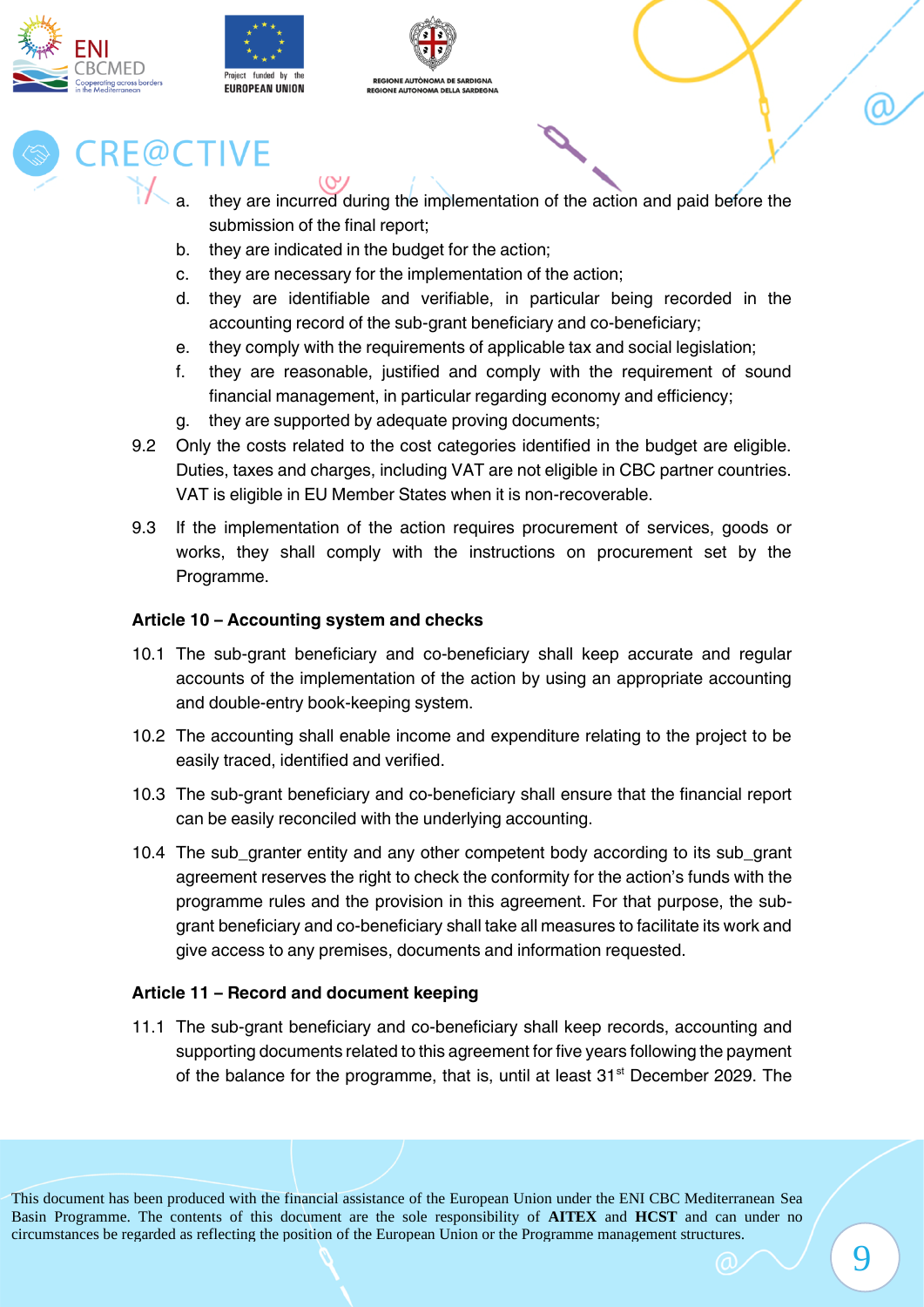





Managing Authority shall inform the sub\_granter entity about the date of the abovementioned balance payment.

- 11.2 All the records and documents shall be easily accessible and filed, so as to facilitate their examination by the competent body. The sub-grant beneficiary and cobeneficiary shall inform of their precise location.
- 11.3 In addition to the reports mentioned in Article 4, the documents referred to in this article include inter alia:
	- a. Accounting records (computerised or manual) from the accounting system such as general ledger, sub-ledgers and payroll accounts, fixed assets registers and other relevant accounting information;
	- b. Proof of procurement procedures such as tendering documents, bids from tenderers and evaluation reports;
	- c. Proof of commitments such as agreeements and order forms;
	- d. Proof of delivery of services such as approved reports, time sheets, transport tickets, proof of attending seminars, conferences and training courses (including relevant documentation and material obtained, certificates) etc.;
	- e. Proof of receipt of goods such as delivery slips from suppliers;
	- f. Proof of completion of works, such as acceptance certificates, together with pictures;
	- g. Proof of purchase such as invoices and receipts;
	- h. Proof of payment such as bank statements, debit notices, proof of settlement by the sub\_granter entity;
	- i. Proof that taxes and/or VAT that have been paid cannot actually be reclaimed;
	- j. For fuel and oil expenses, a summary list of the distance covered, the average consumption of the vehicles used, fuel costs and maintenance costs;
	- k. Staff and payroll records such as contracts, salary statements and time sheets, stating actual work, assessed on the basis of unit prices per verifiable block of time worked and broken down into gross salary, social security charges, insurance and net salary.]

Failure to comply with the obligations set forth in this Article constitutes a case of breach of a substantial obligation under this Agreement.

 $\mathbf{10}$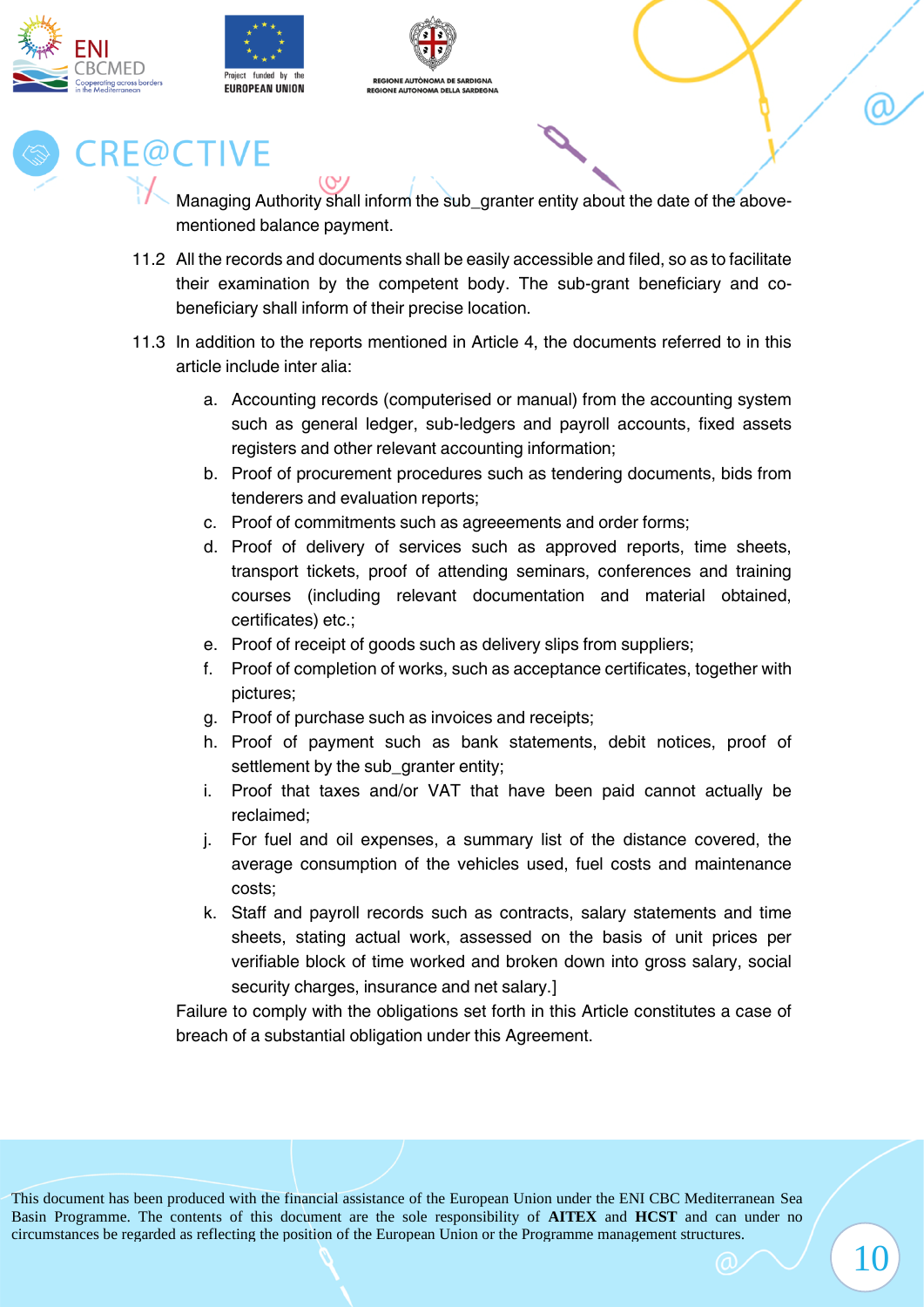





#### **Article 12 – Irregularities and recoveries**

- 12.1. Irregularities may be reported during project implementation and after its closure by any authority, entity or person involved in Programme management and/or implementation, whistle-blowers or other bodies and individuals, including anonymous ones. An irregularity refers to any amount unduly paid to the sub-grant beneficiary and co-beneficiaryaccording to the provisions of this Agreement and to the Programme rules, due to errors or fraud attributable to them.
- 12.2. If an irregularity is confirmed, the Managing Authority shall recover the unduly paid amounts from the sub granter entity as project beneficiary, according to the provisions set in articles 74 to 76 of Reg. (EU) 897/2014. The concerned sub-grant beneficiary and co-beneficiaryshall repay the sub granter entity the amounts unduly paid.
- 12.3 Payments already made to the sub-grant beneficiary and co-beneficiary do not preclude the possibility for the Managing Authority to issue a recovery procedure following an expenditure verification report, a check, an audit or further verification of the sub\_granter entity's payment request.
- 12.4 If a recovery is justified under the terms of this agreement, the concerned sub-grant beneficiary and co-beneficiary undertakes to repay these amounts, within 30 days of the issuing of the debit note, the latter being the letter by which the Managing Authority requests the amount owed.
- 12.5 The Beneficiary shall be responsible for the recovery of any unjustified or ineligible expenditure and for the reimbursement to the sub\_granter of the whole amount recovered.

In case the sub granter entity requests a recovery to the Beneficiary and that recovery implies the co-beneficiary, the Beneficiary will inform the co-beneficiary. The co-beneciary shall pay to the Beneficiary the amounts unduly paid within 20 days of the notification through a bank transfer, including bank charges required by the sub\_granter to the Beneficiary. lf the Beneficiary does not succeed in securing repayment from the concerned co beneficiary, it will have to inform promptly the sub\_granter that shall formally notify the latter to repay to the Beneficiary.

Where the co beneficiary fails to fulfill partially or entirely any of its obligations or commits a material error in the implementation of the Project activities, shall

11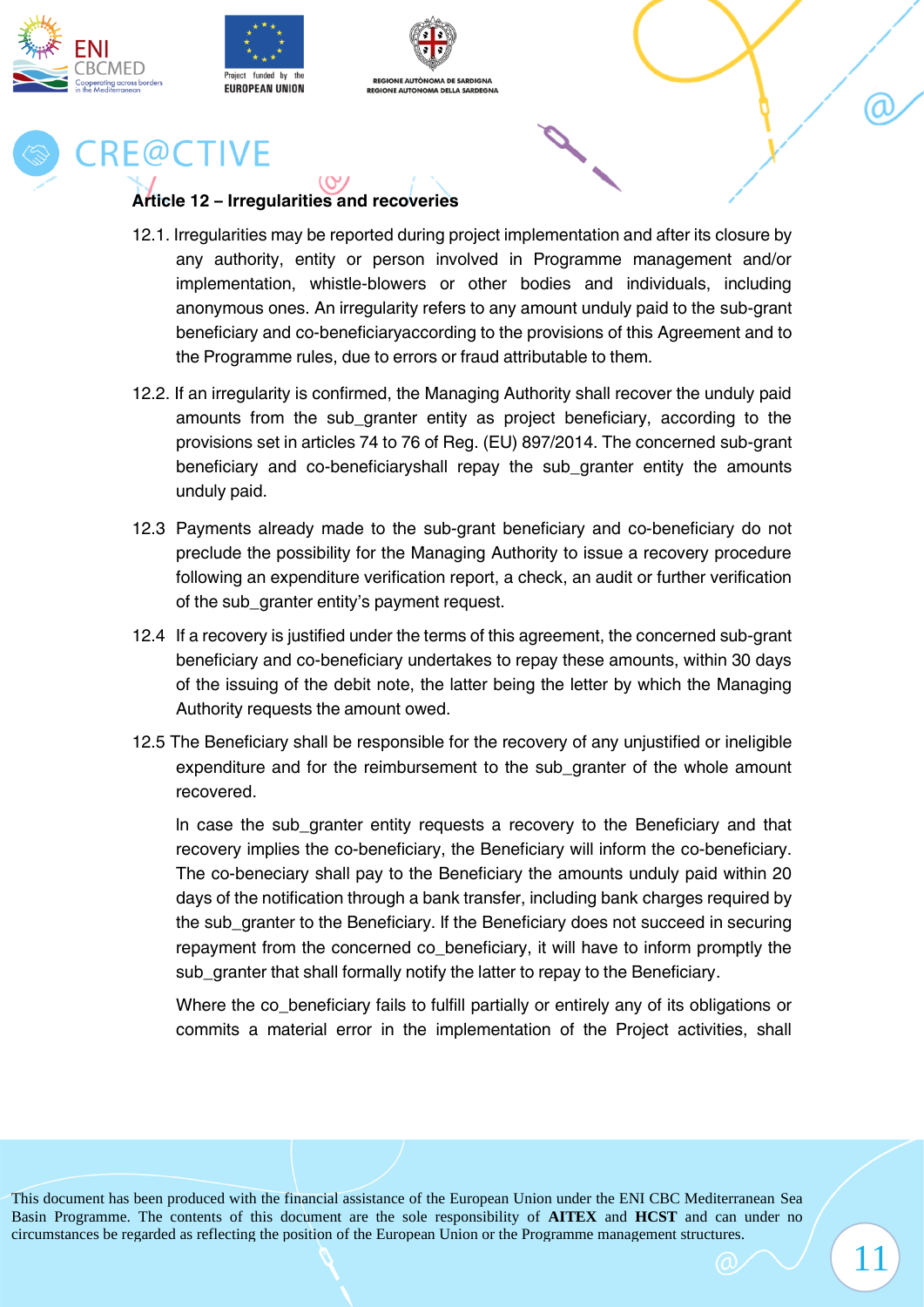





promptly within a deadline of 20 days undertake to repay the Beneficiary the amounts unduly received or unused.

#### **Article 13 – Conflict of interest and good conduct**

- 13.1 For the purpose of this Agreement, the conflict of interest shall mean any situation where there is a divergence between the fulfilment of responsibilities under this Subgrant agreement by the Parties and the private interest of the persons involved in the Agreement, which may adversely affect the impartial and objective exercise of the functions of any person involved in the implementation/verification/control/audit of this agreement, for reasons involving family, emotional life, political or national affinity, economic interest or any other shared interest with another person.
- 13.2. The sub-grant beneficiary and co-beneficiary shall take all necessary measures to prevent or end any situation that could compromise the impartial and objective performance of this Agreement. Such conflict of interests may arise in particular as a result of economic interest, political or national affinity, family or emotional ties, or any other relevant connection or shared interest.
- 13.3. Any conflict of interests which may arise during performance of this Agreement must be notified in writing to the sub\_granter entity without delay. In the event of such conflict, the sub-grant beneficiary and co-beneficiaryshall immediately take all necessary steps to resolve it. The sub granter entity reserves the right to verify that the measures taken are appropriate and may require additional measures to be taken if necessary.
- 13.5. The sub-grant beneficiary and co-beneficiaryshall ensure that its staff, including its management, as well as its partners' staff, is not placed in a situation which could give rise to conflict of interests. Without prejudice to its obligation under this Agreement, the sub-grant [beneficiary and co-beneficiaryshall replace, immediately and without compensation from the sub\_granter entity, any member of its staff in such a situation.
- 13.6. The sub-grant beneficiary and co-beneficiaryshall respect human rights and applicable environmental legislation including multilateral environmental agreements, as well as internationally agreed core labour standards.

#### **Article 14 – Confidentiality**

14.1 The sub\_granter entity and the sub-grant beneficiary and co-beneficiaryundertake to preserve the confidentiality of any information, notwithstanding its form, disclosed α

This document has been produced with the financial assistance of the European Union under the ENI CBC Mediterranean Sea Basin Programme. The contents of this document are the sole responsibility of **AITEX** and **HCST** and can under no circumstances be regarded as reflecting the position of the European Union or the Programme management structures.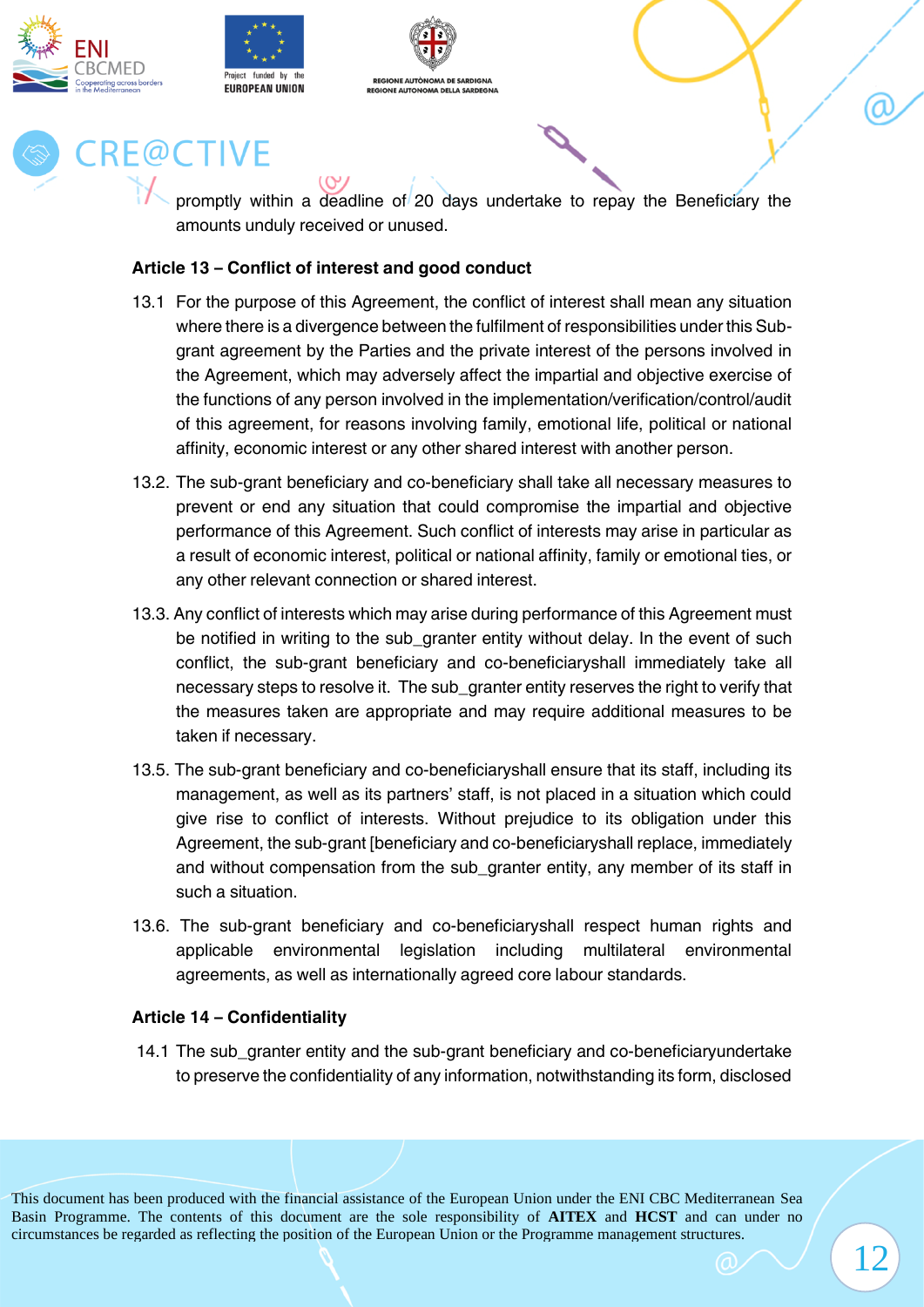





in writing or orally in relation to the implementation of this Agreement and identified in writing as confidential until at least 5 years after the payment of the balance. Data used for visibility purposes as laid down in Article 15, as well as for informing on and promoting the use of ENI CBC funds, shall not be considered as having confidential status.

- 14.2 The Parties shall bare no responsibility for releasing information on the agreement if the information was released with the written agreement of the other Party or the Party was legally forced to release the information.
- 14.3 The sub-grant beneficiary and co-beneficiary shall not use confidential information for any aim other than fulfilling their obligations under this Agreement unless otherwise agreed with the sub\_granter entity.
- 14.4 The Managing Authority and the European Commission shall have access to all documents communicated to the sub\_granter entity and shall maintain the same level of confidentiality.

#### **Article 15 – Visibility**

- 15.1 The sub-grant beneficiary and co-beneficiarymust take all necessary steps to publicise the fact that the European Union has financed or co-financed the action. Such measures must comply with the Programme rules for visibility, as well as any national regulations/requirements pertaining to visibility, as the case may be.
- 15.2 In particular, the sub-grant [beneficiary and co-beneficiary shall mention the action, name of the project of the sub\_granter entity and the European Union's financial contribution in information given to the final recipients of the action, in its reports, and in any dealings with the media. It shall display the EU and Programme logo wherever appropriate.
- 15.3 Any notice or publication by the sub-grant [beneficiary and co-beneficiary concerning the action, including those given at a conference or seminar, must specify that it has received EU funding. Any publication, in whatever form and by whatever medium, including the internet, must include the following statement: "*This document has been produced with the financial assistance of the European Union under the ENI CBC Mediterranean Sea Basin Programme. The contents of this document are the sole responsibility of <sub-grant beneficiary's name or sub\_grant co-beneficiary's name> and can under no circumstances be regarded as*

13

α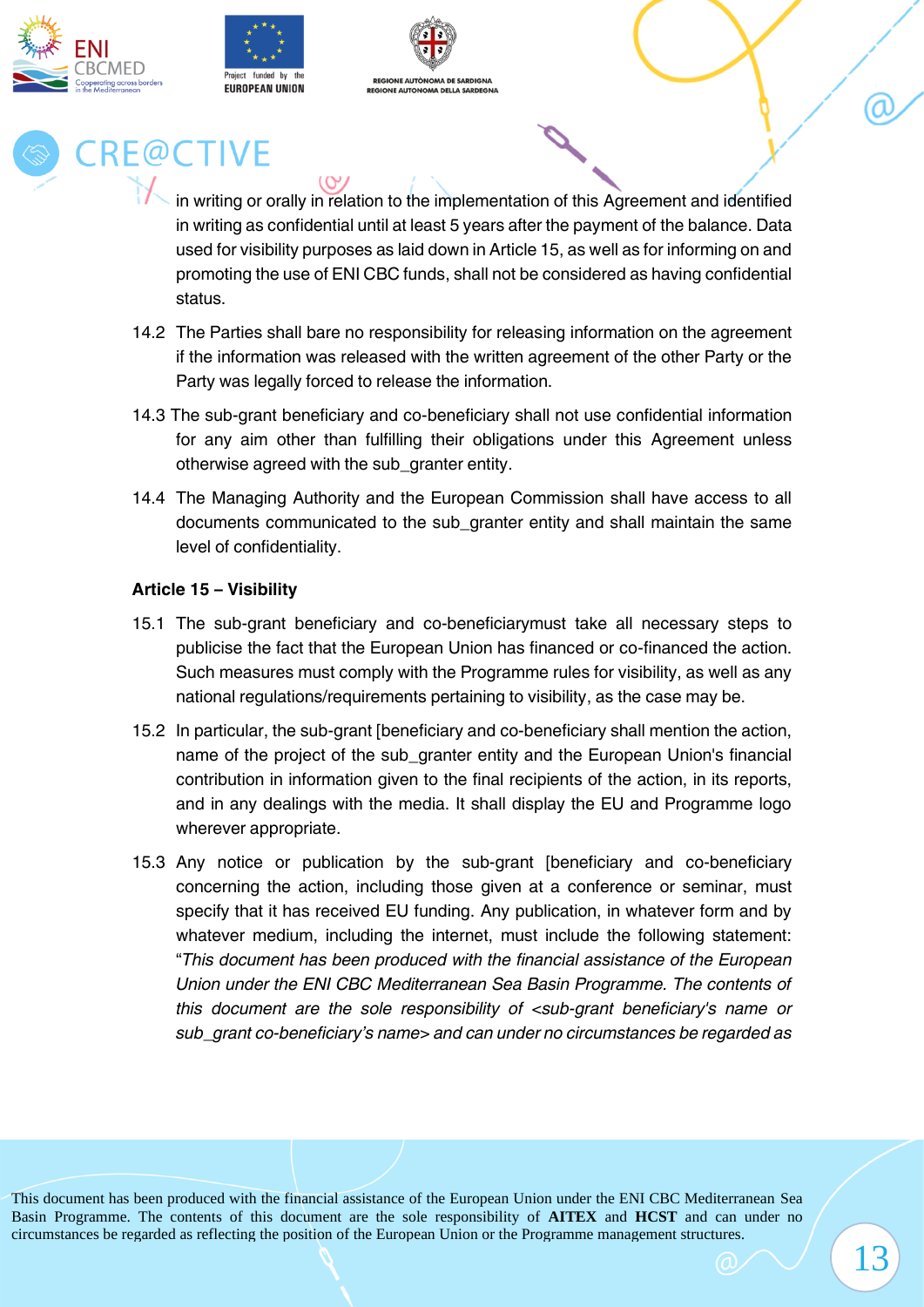







*reflecting the position of the European Union or the Programme's management structures or the <name of the sub\_granter entity>.*"

15.4. The sub-grant beneficiary and co-beneficiary authorises the sub\_granter entity, the Managing Authority and the European Commission to publish its name and address, nationality, the purpose of the sub-grant, duration and location as well as the maximum amount of the sub-grant.

#### **Article 16 – Ownership and use of results and assets**

- 16.1. Ownership of, and title and intellectual and industrial property rights to, the actions' results, reports and other documents relating to it will be vested in the sub-grant beneficiary and co-beneficiary.
- 16.2. Without prejudice to Article 16.1, the sub-grant beneficiary and co-beneficiary bestow the sub\_granter entity, the Managing Authority and the European Commission the right to use freely and as it sees fit, and in particular, to store, modify, translate, display, reproduce by any technical procedure, publish or communicate by any medium all documents deriving from the project whatever their form, provided it does not thereby breach existing industrial and intellectual property rights.
- 16.3. The sub-grant beneficiary and co-beneficiary shall ensure that it has all rights to use any pre-existing intellectual property rights necessary to implement this Agreement.
- 16.4. In case natural, recognizable persons are depicted in a photograph or film, the subgrant beneficiary and co-beneficiary shall, in the report to the sub\_granter entity, submit a statement of these persons giving their permissions for the described use of their images. The above does not refer to photographs taken or films shot in public places where random members of the public are identifiable only hypothetically and to public persons acting in their public activities.
- 16.5. In no event may the end use the equipment, vehicles and supplies paid for by the budget for the action jeopardize its sustainability.
- 16.6 Sub-grant [beneficiary and co-beneficiary located in EU Member States may implement activities in Mediterranean Partner Countries involving equipment, vehicles and supplies. The equipment, vehicles and supplies paid for by the budget for the action must be transferred to stakeholders in the countries where the activities were carried out or to the final recipients of the action, at the latest when submitting the report. Copies of the proofs of transfers of equipment and vehicles,

This document has been produced with the financial assistance of the European Union under the ENI CBC Mediterranean Sea Basin Programme. The contents of this document are the sole responsibility of **AITEX** and **HCST** and can under no circumstances be regarded as reflecting the position of the European Union or the Programme management structures.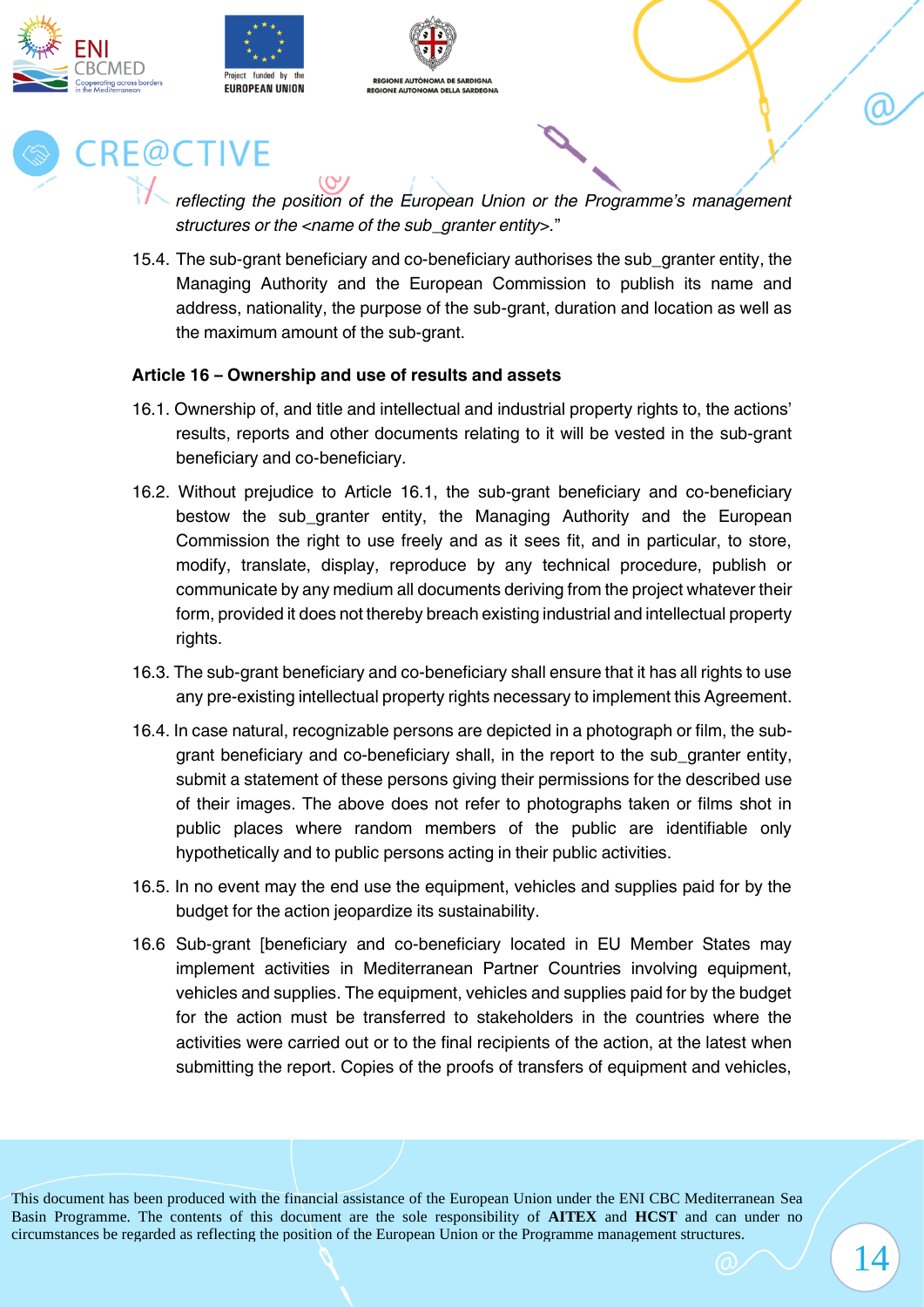





the purchase cost of which was more than EUR 5.000 per item, must be attached to the final report. Such proofs must be kept for control purposes in all other cases.

#### **Article 17 – Applicable law and dispute settlement**

- 17.1. This Agreement shall be governed by the law of the country of the sub granter entity, that is Spain/Jordania.
- 17.2. The parties to this Agreement shall do everything possible to settle amicably any dispute arising between them during the implementation of this Agreement. To that end, they shall communicate their positions and any solution that they consider possible in writing, and meet each other at either's request. The sub-grant beneficiary and co-beneficiary and the sub\_granter entity shall reply to a request sent for an amicable settlement within 20 days. Once this period has expired, or if the attempt to reach amicable settlement has not produced an agreement within 60 days of the first request, the sub-grant beneficiary and co-beneficiary or the sub\_granter entity may notify the other part that it considers the procedure to have failed.
- 17.3. In the event of failure to reach an amicable agreement, the dispute may by common agreement of the sub-grant beneficiary and co-beneficiary and the sub\_granter entity be submitted for conciliation by the Managing Authority. If no settlement is reached within 60 days of the opening of the conciliation procedure, each party may notify the other that it considers the procedure to have failed.
- 17.4. In the event of failure of the above procedures, each party to this Agreement may submit the dispute to the courts of the country of the sub\_granter entity, that is Spain/Jordania.

#### **Article 18 – Data protection**

- 18.1. All personal data mentioned in the Application form, in the Sub-grant agreement and its annexes and in every other document provided for the scope of the award of the Sub-grant agreement will be collected and processed by the sub\_granter entity in compliance with the terms and indications of Regulation (EU) 2016/679 of the European Parliament and of the Council of 27 April 2016 (GDPR - General Data Protection Regulation), as specified in the Programme's "*Information note on personal data treatment according to GDPR*".
- All personal data held by the subarater entity and/or collected within the framework of the negotiation, signature and implementation of the Sub-grant Agreement will be

This document has been produced with the financial assistance of the European Union under the ENI CBC Mediterranean Sea Basin Programme. The contents of this document are the sole responsibility of **AITEX** and **HCST** and can under no circumstances be regarded as reflecting the position of the European Union or the Programme management structures.

α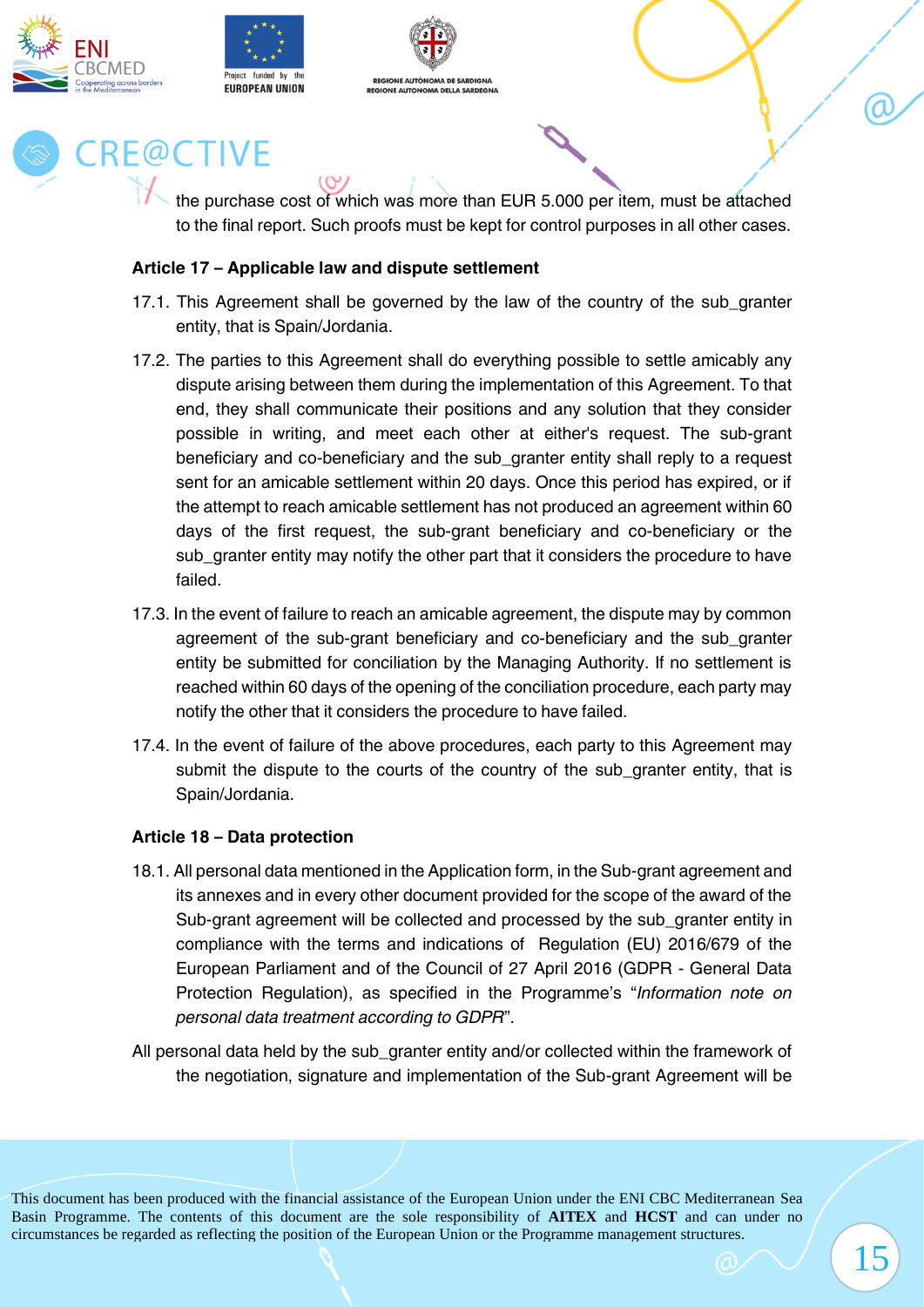





used solely for purposes related to the signature and implementation of the Agreement itself, as well as for the information and communication activities carried out by the sub\_granter entity and the Managing Authority in the framework of the ENI CBC Mediterranean Sea Basin Programme.

- The personal data collected by the sub granter entity can be transmitted to external bodies or subjects who perform activities or functions strictly connected to the implementation of the Sub-grant Agreement and to the Programme information and communication activities. Within the framework of the Programme information and communication activities, some of these data can also be diffused through the Programme website or other information tools, in compliance with the relevant provisions applicable to the ENI CBC Mediterranean Sea Basin Programme.
- 18.2. The sub-grant beneficiary and co-beneficiary shall limit access and use of personal data to that strictly necessary for the performance, management and monitoring of this Agreement and shall adopt all appropriate technical and organizational security measures necessary to preserve the strictest confidentiality and limit access to this data, in compliance with Regulation (EU) 2016/679 (GDPR - General Data Protection Regulation).

#### **Article 19 – Contact addresses**

Any communication relating to this Agreement must be in writing, state the title of the action and be sent to the following addresses:

In case of AITEX

AITEX Textile Research Institute, [Plaza Emilio Sala, 1, 03801, Alcoy \(Alicante\),](https://www.bing.com/local?lid=YN6306x520647009&id=YN6306x520647009&q=AITEX&name=AITEX&cp=38.69728088378906%7e-0.4769900143146515&ppois=38.69728088378906_-0.4769900143146515_AITEX) Spain

**For Administrative issues: For Technical issues (L@B Manager):**

Att. Miriam Martínez Carbonell Address: Plaza Emilio Sala, 1 Alcoy 03801 Email: [miriam.martinez@aitex.es](mailto:miriam.martinez@aitex.es) Tel: 96 554 22 00 Fax: 96554 34 94

In case of HCST

**HCST** 

**For Administrative issues: For Technical issues (L@B Manager):**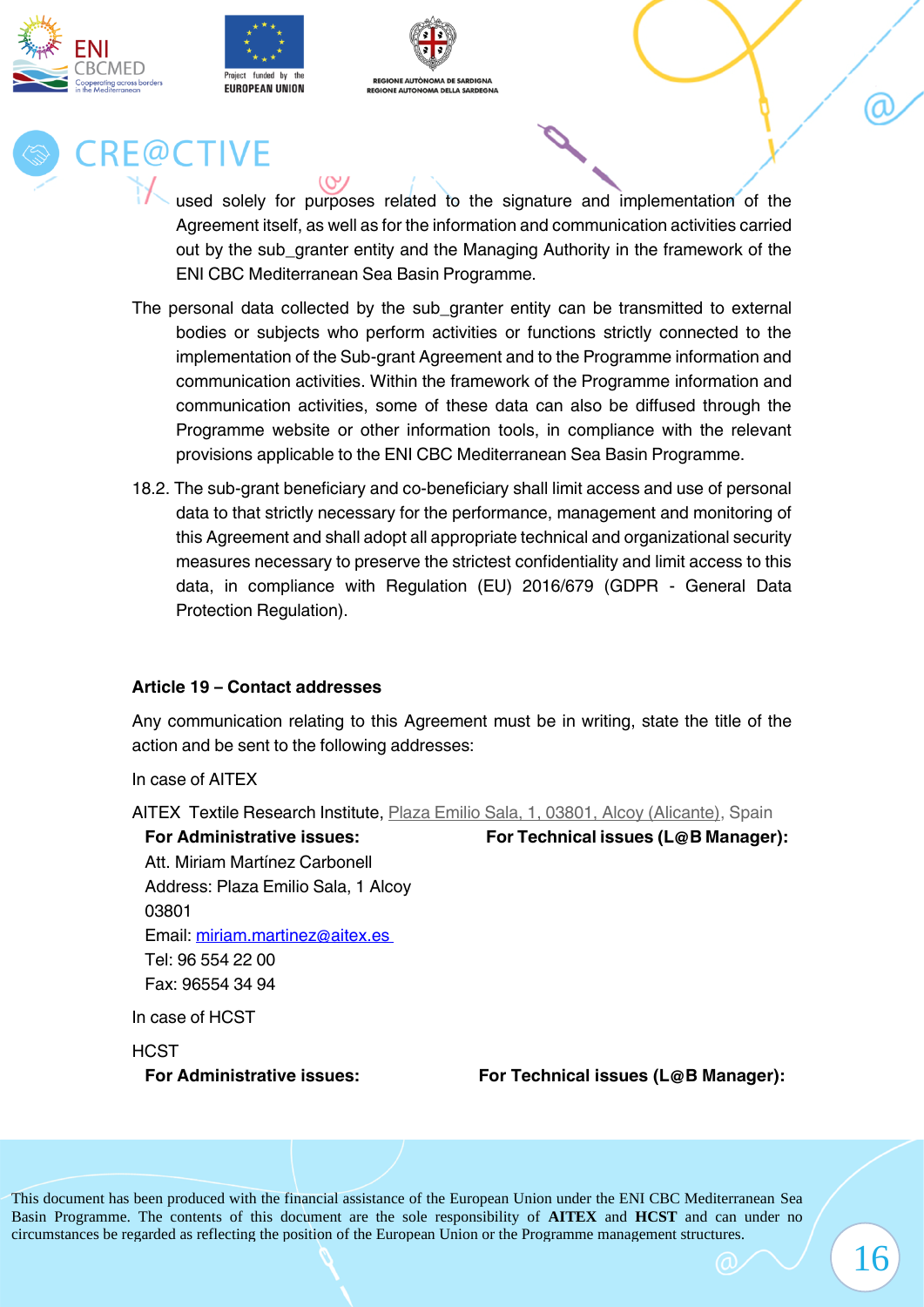

Copies of the documents referred to above, and correspondence of any other nature, should be sent to:

For the sub-grant beneficiary]

<full name and address of the sub-grant beneficiary

#### **Article 20 — Annexes**

- 20.1 The following documents are annexed to these special conditions and form an integral part of the agreement:
	- Annex I: Application Form
	- Annex II: Budget breakdown for the project

Done in English in four originals, one for the sub\_granter , one for the sub-grant beneficiary, one for the co-beneficiary and one for L@B Manager.

| For the sub-grant beneficiary <sup>3</sup> | For the sub-grant co-beneficiary |
|--------------------------------------------|----------------------------------|
| Name                                       | Name                             |
| Title                                      | Title                            |
| Signature                                  | Signature                        |

17

This document has been produced with the financial assistance of the European Union under the ENI CBC Mediterranean Sea Basin Programme. The contents of this document are the sole responsibility of **AITEX** and **HCST** and can under no circumstances be regarded as reflecting the position of the European Union or the Programme management structures.